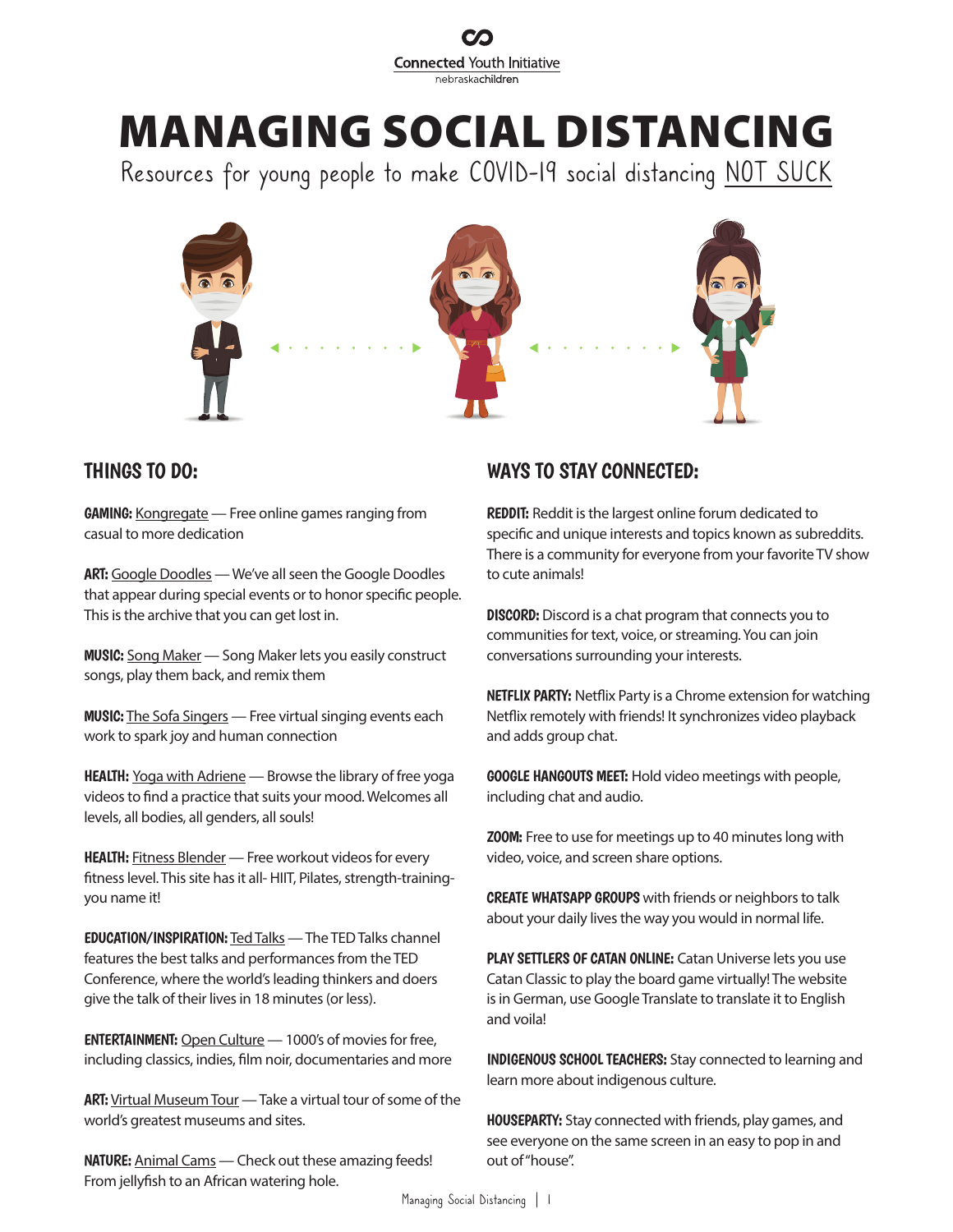# RESPONSIBLE NEWS:

[NPR UP FIRST:](https://www.npr.org/podcasts/510318/up-first) A daily news podcast, 15 minutes or less.

[TEEN VOGUE:](https://www.teenvogue.com/) Seriously - check out Teen Vogue. They're doing the best reporting on…. Everything, from health to fashion to current events and the epidemic.

**THE [DAILY:](https://www.nytimes.com/column/the-daily)** NYTimes produced podcasts that keeps you updated and has interesting stories

[EEOC:](https://www.eeoc.gov/facts/pandemic_flu.html) Pandemic preparedness in the workplace and the Americans with Disabilities Act

[TEEN IN PRINT COVID 19 PERSPECTIVES:](https://medium.com/@teensinprint/welcome-to-teens-in-prints-covid-19-perspective-series-1b4c655a72b4) A first-person exploration of the coronavirus outbreak has impacted Boston teens' mental health, academic performance and families

[CONTRA COVID:](https://en.contracovid.com/) A group of students and professionals from Harvard Medical School and medical institutions around the country who are dedicated to ensuring that Latino and immigrant individuals have the information they need to protect themselves and their families. Available in English, Spanish, Portuguese, and Haitian Creole

# PLACES FOR POSITIVITY:

[ACTION FOR HAPPINESS:](https://www.actionforhappiness.org/) Action for Happiness is a movement of people committed to building a happier and more caring society.

[TINY BUDDHA:](https://tinybuddha.com/) Tiny Buddha is about reflecting on simple wisdom and learning new ways to apply it to our complex lives-complete with responsibilities, struggles, dreams, and relationships. A leading resource for peace and happiness.

[SHINE TEXT MESSAGES:](https://join.shinetext.com/) Free app with daily messages and support for anxiety and depression.

[REPLIKA:](https://replika.ai/) Personal AI that would help you express and witness yourself by offering a helpful conversation. It's a space where you can safely share your thoughts, feelings, beliefs, and experiences.

[QUARANTINE KARAOKE:](https://www.facebook.com/groups/524184781620208/) Taking the quarantine by storm is a Facebook group of people who are held up in their homes sharing their favorite songs. This is online karaoke and people supporting each other in an online environment to help each other get through this experience.

[CENTER FOR PUPPETRY:](https://www.ajc.com/lifestyles/center-for-puppetry-arts-livestream-performances-for-free/KuBGQBiqLKxYs2l0WORhWO/?fbclid=IwAR1-ffYO55RHdJQnqjZVgNUA3Wa9g36cXfuXgmfTwcTIyn1rR2zqoZirJlw) Live streaming puppet performances.

[TEN PERCENT HAPPIER:](https://www.today.com/tmrw/coronavirus-mental-health-podcasts-5-episodes-ease-anxiety-t176235#anchor-1TenPercentHappierwithDanHarris) Host Dan Harris tackles actionable and practical tips on how to deal with the anxiety and fear that

comes with not only what is going on currently, but the lack of information around what the future holds.

[SOME GOOD NEWS:](https://www.youtube.com/channel/UCOe_y6KKvS3PdIfb9q9pGug) John Krasinski of'The Offi ce'started a YouTube channel from his home, sharing little bits of positive news to lift spirits!

[GREATER GOOD BERKELEY'S APRIL HAPPINESS CALENDAR:](https://greatergood.berkeley.edu/images/uploads/April_2020_Happiness_Calendar.pdf) This month, fi nd resilience and reduce anxiety.

## FIND CALM:

[ISLE OF CALM \(NPR\):](https://www.npr.org/2020/03/13/815457669/isle-of-calm-stream-6-hours-of-soothing-music) Stream 6 Hours of Soothing Music

[HAPPIFY:](https://my.happify.com/) Happify is an app that assesses a variety of domains in your life and takes you through modules (games, activities, exercises) that are designed to refl ect those domains to increase happiness and reduce stress

[ALLTRAILS:](https://www.alltrails.com/) Trail Guides & Maps for Hiking, Camping, and Running | AllTrails — AllTrails is a website and app that helps you fi nd local trails and open spaces.

## JOURNALING RESOURCES, PROMPTS, AND TEMPLATES

 [BULLET JOURNALING](https://bulletjournal.com/) [BULLET JOURNALING FOR MENTAL HEALTH AND ANXIETY](https://wellella.com/bullet-journal-mental-health-anxiety/) [FUTURE SELF JOURNALING WORKSHEETS](https://gallery.mailchimp.com/0a0282a87091cf3e7fd1f892b/files/bed1522c-e404-43c5-a427-9dad024b26a4/Future_Self_Journaling.01.pdf) [I AM GRATEFUL FOR…. WORKSHEET](https://files.constantcontact.com/4ec129c3201/473016ca-cfc7-464b-ab76-f4b5adf889dc.pdf)

## APPS

[CALM:](https://www.calm.com/) Short daily meditations and sleep stories to help you relax.

[HEADSPACE:](https://www.headspace.com/headspace-meditation-app) Short, 10-minute meditations.

[BREATHE2RELAX:](https://www.psyberguide.org/apps/breathe2relax/) Stress management app, which will help you learn how to perform and use diaphragmatic breathing techniques for stress control.

[STOP, BREATHE, AND THINK:](https://www.stopbreathethink.com/) Simple activities and meditation to help check in on your emotions and feeling.

[QUARANTINE CHAT:](https://quarantinechat.com/) Developed to help people feel connected.

**SHINE:** Provides a support system for daily stress and anxiety. Learn a new self-care strategy every day, get support from a diverse community.

[7 CUPS:](https://www.7cups.com/about/howitworks.php) 7 Cups connects you to a trained caring listener for free emotional support.